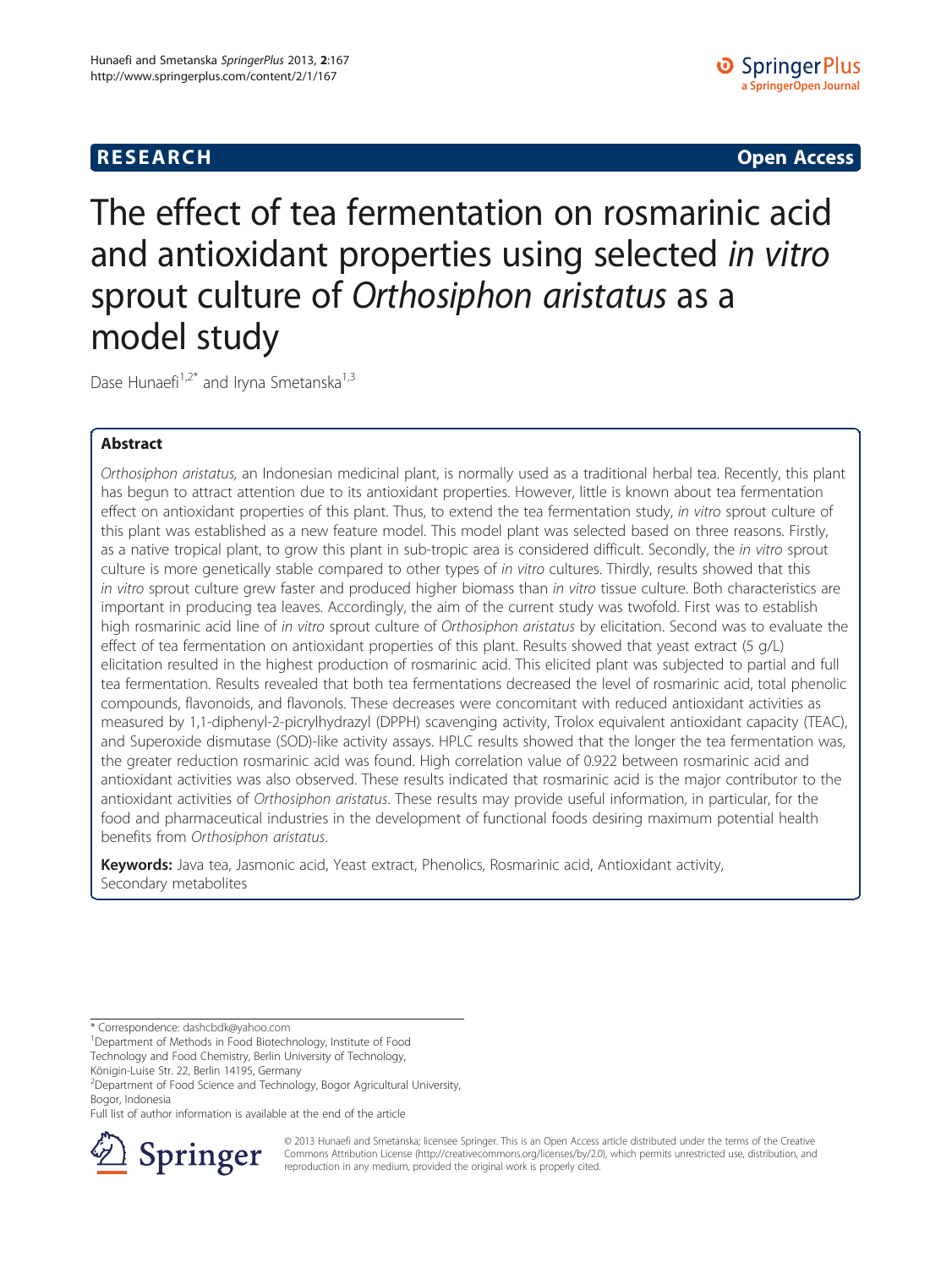### Background

Orthosiphon aristatus is an important plant in Indonesian traditional folk medicine. It belongs to Lamiaceae family (Ignacimuthu et al., [2003](#page-12-0)). It has been traditionally used as herbal tea for alternative medicine of various diseases; gout, diabetes mellitus, hypertension, rheumatism, tonsillitis and menstrual disorder and especially those affecting the urinary tract, that is for treating kidney ailments and bladder related diseases (Yam et al., [2010](#page-13-0)). Surprisingly, there is no published report on the effect of tea fermentation using Orthosiphon aristatus plant.

Importantly, Orthosiphon aristatus contains high phenolic compounds (Ho et al., [2010](#page-12-0)). These phenolic compounds are suggested to be the main factors responsible for the medicinal properties of this plant (Ho et al., [2010\)](#page-12-0). One of the most important phenolic compounds in this plant is rosmarinic acid (Akowuah et al., [2005\)](#page-12-0). Rosmarinic acid is an ester of caffeic acid and 3,4-dihydroxyphenyllacticacid. It becomes one of the most targeted phenolic compounds in formulating functional foods and supplements due to its antioxidant activities (Ahamed et al., [2011](#page-12-0); Vamanu & Nita, [2013\)](#page-13-0). However, there is virtually no information about the effect of tea fermentation on rosmarinic acid and antioxidant activities of this plant.

The escalating demand of rosmarinic acid has also led many food and pharmacy scientists to find alternative natural sources of this compound (Petersen & Simmonds, [2003\)](#page-12-0). In fact, rosmarinic acid from medicinal plants such as Orthosiphon aristatus that contain naturally occurring antioxidants is preferable (Petersen & Simmonds, [2003](#page-12-0)). In vitro plant cultures that accumulate rosmarinic acid have also been proposed for production of this compound (Petersen & Simmonds, [2003](#page-12-0)). Indeed, the advantage of using in vitro plant cultures relies on independently controlling the quality of the products from the environmental factors such as climate and weather (Azeredo, [2009](#page-12-0)). Additionally, as defined by the European Parliament Directive 2001/18/EC, the in vitro culture and its products are not classified as genetically modified organisms (GMOs) and hence are not subject to EU regulations regarding GMOs (OJ, L 106, 17.4.2001, p.1–38) (Georgiev et al., [2010\)](#page-12-0). Thus, establishing in vitro plant culture of Orthosiphon aristatus and characterizing the rosmarinic acid content and related antioxidant activities may provide useful information, in particular, for food and/or pharmacy scientists.

Accordingly, to extend the fermentation study, in vitro sprout culture of Orthosiphon aristatus (abbreviated as IOSC) was established. This in vitro system was selected based on four reasons. Firstly, as a native tropical plant, to grow Orthosiphon aristatus in sub-tropic area is considered difficult. Secondly, this in vitro system allows harvest of this plant at any condition regardless of climates condition and seasons (Shevchenko et al., [2010](#page-12-0)). Thirdly, through this in vitro system, rapid growth mass production and sustainable secondary metabolites production can be achieved since this in vitro system provides ease control biotic and abiotic stresses on the cultivar (Shevchenko et al., [2010](#page-12-0)). Finally, compared to other in vitro systems, this in vitro system is genetically more stable ([2008\)](#page-12-0). Consequently, this IOSC is used as a new feature media to facilitate the tea fermentation study.

Aforementioned backgrounds, the main aim of the current study is thus to elucidate the effect of tea fermentation on antioxidant properties using IOSC as a model study. The antioxidant properties in this context consisted of antioxidant activities and components which are determined by a rapid reliable spectrophotometric analysis. The characterization of antioxidant activities is estimated based on 1.1-diphenyl-2-picrylhydrazyl (DPPH) scavenging activity, Trolox equivalent antioxidant capacity (TEAC), and Superoxide dismutase (SOD)-like activity assays. This antioxidant activities' characterization is followed by the measurement of antioxidant components based on total phenolic compounds, flavonoids, flavonols and rosmarinic acid. The main aim results in three target approaches as follow: (a) to select the high rosmarinic acid line of IOSC by elicitation; (b) to characterize the effect of tea fermentation on antioxidant properties of selected IOSC; and (c) to identify the individual phenolic acids of IOSC and their changing in quantity by tea fermentation.

#### Results and discussion

### Selecting of high rosmarinic acid line of IOSC by elicitation for tea fermentation study

This study aimed to evaluate the effect of tea fermentation on rosmarinic acid and antioxidant activities of IOSC. However, as described in the background, firstly, we developed the high rosmarinic acid line of IOSC by elicitation. The effectiveness of the *in vitro* sprout culture has been tested in our laboratory (Shevchenko et al., [2010](#page-12-0)) and it was demonstrated in our results by using Orthosphon aristatus plant. Preliminary research showed that in vitro sprout culture of Orthosiphon aristatus was capable of developing faster and had higher biomass compared to that of in vitro tissue culture. Both characteristics, growing faster and producing higher biomass, are important in producing tea leaves. The main difference between in vitro sprout culture and *in vitro* tissue culture of Orthosiphon aristatus is an aggregate state of the nutrient medium. The nutrient medium of the *in vitro* sprout culture, regardless of nutrient content and sucrose concentration on it, is always liquid. Another difference in the in vitro sprout culture is that it is always agitated. Further information about *in vitro* sprout culture was explained by Sevchenko et al. ([2010\)](#page-12-0). Data of two-week IOSC behaviour subjected to elicitation are depicted in Table [1](#page-2-0).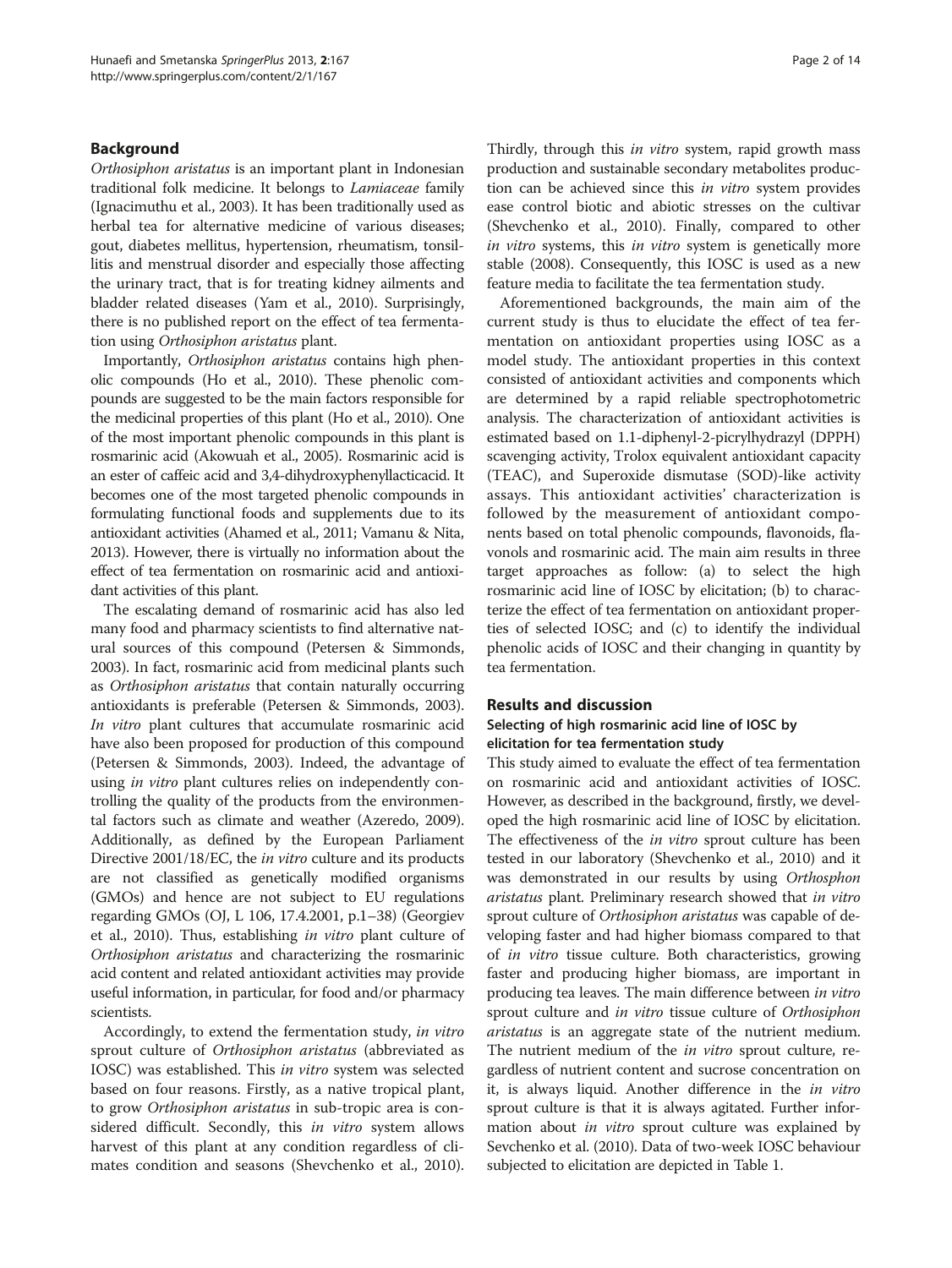| Sample group | IOSC Length (cm) | Number of leaves | Number of roots | Fresh weight (FW) (g) |
|--------------|------------------|------------------|-----------------|-----------------------|
| Control      | $5.02 + 0.58$    | $9.40 + 2.88$    | $4.40 + 1.14$   | $6.29 + 1.44$         |
| JA           | $3.88 + 0.94$    | $5.80 + 1.30$    | $3.80 + 2.17$   | $4.23 + 0.86$         |
|              | $3.10 \pm 0.80$  | $5.20 \pm 1.30$  | $3.60 \pm 1.95$ | $5.40 + 1.18$         |

<span id="page-2-0"></span>Table 1 Data of two-week IOSC behaviour subjected to elicitation

Data reported as average  $\pm$  SD with  $n = 5$ .

Control = MS medium;  $JA = MS$  medium with jasmonic acid;  $YE = MS$  medium with yeast extract.

HPLC analysis of two-week freshly harvested IOSC is presented in Figure [1](#page-3-0). Several identified phenolic acids, vanilic, chlorogenic, caffeic, p-coumaric, sinapic and rosmarinic acid, were eluted in the chromatogram (Figure [1\)](#page-3-0). Rosmarinic acid was found to be the major phenolic of all identified phenolic constituents in IOSC extract by HPLC analysis. It was followed by caffeic acid as the second major phenolic acid in IOSC extract. This finding was in agreement with the report on the analysis of this plant by Sumaryono et al. ([1991b](#page-13-0)).

In response to elicitation, an increased in rosmarinic acid was noticed for all samples compared to the control (Table [2\)](#page-4-0). The basal level of rosmarinic acid content in the control sample was  $2.89 \pm 0.86$  mg/g DW, meanwhile in IOSC samples elicited with jasmonic acid was 3.75-folds higher (10.83 ± 0.27 mg/g DW) (Table [2](#page-4-0)). Nevertheless, the highest elicitation effect was seen in IOSC samples treated with yeast extract resulting in 4.95-folds rosmarinic acid content  $(14.28 \pm 0.64 \text{ mg/g DW})$  in comparison to that of the control (Table [2\)](#page-4-0). These results showed that the elicitors' jasmonic acid and yeast extract were very effective in inducing the production of rosmarinic acid in IOSC. These results were consistent with those previously described by Ogata et al. (Ogata et al. [2004\)](#page-12-0) who found out that an addition of yeast extract and methyl-jasmonate enhanced the accumulation of rosmarinic acid rapidly in the in vitro culture of Lithospermum erythrorhizon.

Moreover, Kim et al. [\(2001](#page-12-0)) reported that the stimulation of rosmarinic acid biosynthesis in Agastache rugosa O. Kuntze was very successful in response to the addition of yeast extract in the media which could raise rosmarinic acid content up to 5.7-folds compared to the non-elicited suspension cells. The increase in rosmarinic acid content by yeast extract treatment, as reported here, has been suggested to be correlated with the increase in phenylalanine ammonia-lyase (PAL) activity, indicating the important role of PAL activity in the regulation of rosmarinic acid biosynthesis (Mizukami et al., [1992](#page-12-0); Sumaryono et al., [1991a\)](#page-12-0).

Another explanation of increasing rosmarinic acid in IOSC is that Orthosiphon aristatus, like other plants, carry out an elicitor-mediated defence response by inducing phenylpropanoid pathway resulting in producing more rosmarinic acid. As a result, yeast extract elicitor was found to be the best strategy for rosmarinic acid production in comparison to jasmonic acid as equally reported in other studies (Mizukami et al., [1992](#page-12-0); Sumaryono et al., [1991a](#page-12-0)). Therefore, IOSC with yeast extract elicitor was used to study the effect of tea fermentation in IOSC.

In addition, the responses of other phenolic acids are provided in Table [2](#page-4-0). Yeast extract elicitation, however, caused an increased in vanillic, caffeic acid and p-coumaric acid by 3.72, 3.46 and 3.50 fold of control, respectively. In other plant species, Mallus domestica cell culture, p-coumaric acid and chlorogenic acid were more responsive to the yeast extract elicitation compared to jasmonic acid elicitation (Cai, [2012](#page-12-0)). In agreement with that report by Cai ([2012\)](#page-12-0), the higher increase of p-coumaric, caffeic and vanillic acid due to yeast extract elicitation, in comparison to jasmonic acid one, was also demonstrated. These observations indicated that yeast extract elicitation, not only increased rosmarinic acid content but also enhanced the production of other phenolic acids. This observable fact strengthened the chosen of yeast extract-IOSC for tea fermentation study.

# Evaluating the effect of tea fermentation on rosmarinic acid and antioxidant activities using selected IOSC

Tea is known to be one of the most favourite beverages in the world. Actually, the term 'tea fermentation' in this context refers to natural browning reactions induced by oxidative enzymes in the cells of tea leaves (Kuo et al., [2011](#page-12-0)). The effect of tea fermentation on antioxidant properties of IOSC are shown in Table [3](#page-4-0).

There are several published reports about tea fermentation (Ariffin et al., [2011;](#page-12-0) Heong et al., [2011;](#page-12-0) Kim et al., [2011](#page-12-0); Takano-Ishikawa et al., [2012;](#page-13-0) Xu et al., [2011\)](#page-13-0), but most of them are focused on flavonoids content. Besides, those published reports on tea fermentation are used the common popular tea plants which are Camellia sinensis and Centella asiatica. Surprisingly, all those published reports employ a terrestrial plant system as a media for studying the effect of tea fermentation. We have not yet come across any published reports describing the effect of tea fermentation using an *in vitro* plant system. Therefore, to the best of our knowledge, this is one of the first studies where *in vitro* sprout culture of Orthosiphon aristatus is used to extend the tea fermentation study focused on rosmarinic acid and antioxidant activities.

Black (full-fermented) and oolong (semi-fermented) tea processing methods of Camellia sinensis were used to produce IOSC tea leaves with two-hour withering process at 30°C. Hot water infusion method for normal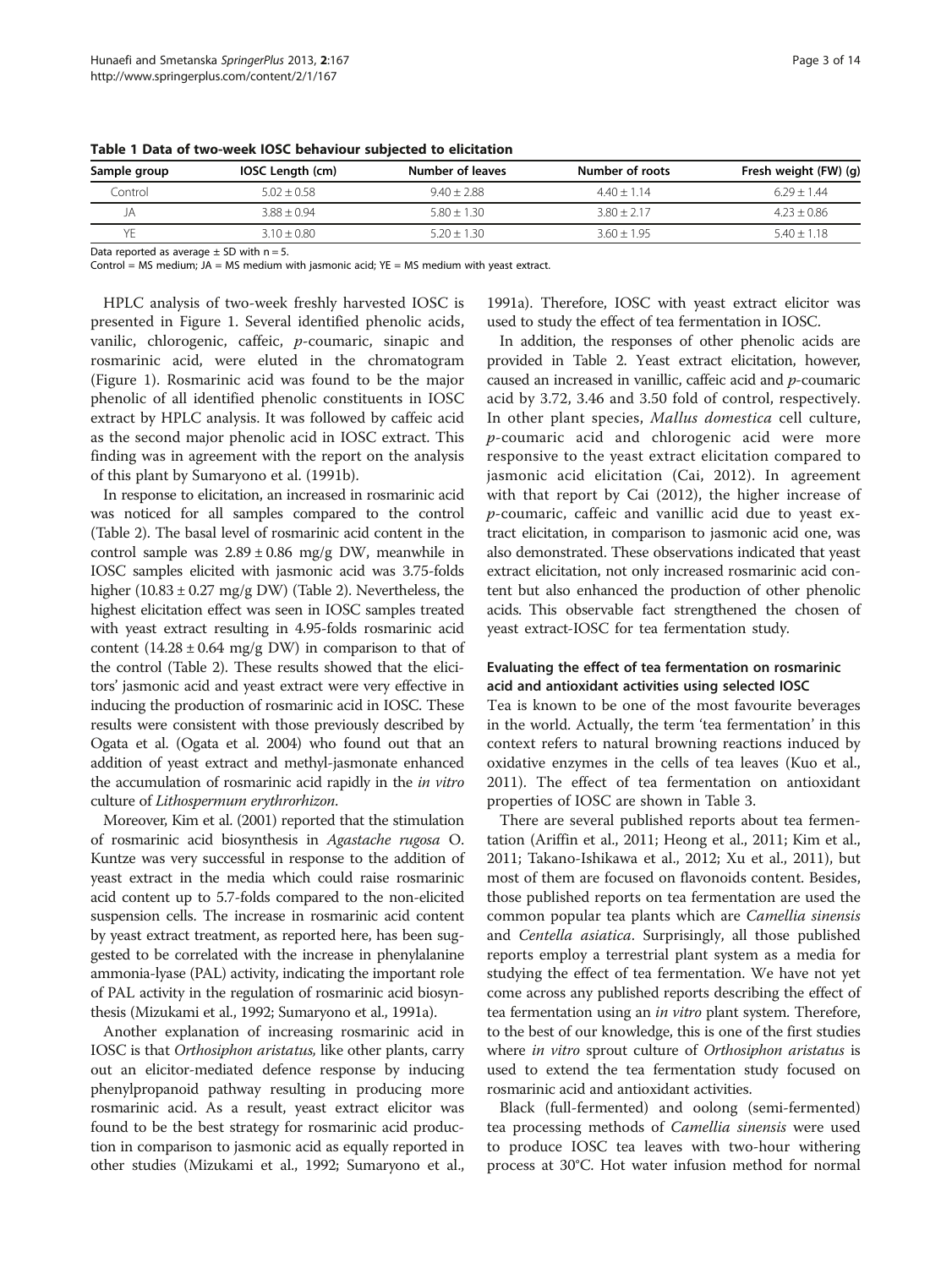<span id="page-3-0"></span>

house tea preparation method was adopted to characterize of antioxidant properties in the IOSC tea. Although there are many other better options to extract antioxidants in IOSC, for example using methanol and ethanol as solvents for extraction, however, the safety of both solvents is remained questionable (Mohdaly et al., [2010\)](#page-12-0). For that reason, the hot water infusion method is chosen with the advantage of providing real condition to the readers of how a drinking tea from this plant is made without compromising the safety of the solvent.

In general, the results showed that the effect of tea fermentation resulted in the diminution of antioxidant activities of IOSC as measured by three antioxidant assays (Table [3\)](#page-4-0). Note that in our study, we used and compared three antioxidant assays to characterize the potential antioxidant activities of IOSC. It should be kept in mind that the antioxidant activities cannot be measured directly but rather by the effects of the antioxidants in controlling the extent of oxidation (Fernandez-Orozco et al., [2007](#page-12-0)). On the one hand, many of the antioxidant assays show great differences. On the other hand, they can be used to characterize the potential of health functionalities of raw material and their evolution during processing such as tea fermentation (Fernandez-Orozco et al., [2007\)](#page-12-0).

It has been suggested that antioxidant components may react differently to different antioxidant assays (Debnath et al., [2011](#page-12-0)). For instance, Wang et al. [\(1998](#page-13-0)) found that some compounds, which have 2,2 $^{\prime}$ -azinobis-(3-ethylbenzothiazoline-6-sulfonate) (ABTS) radical scavenging activity, may not show 1,1-diphenyl-2-picrylhydrazyl

(DPPH) radical scavenging activity. Since fermentation may alter the composition of antioxidants compounds, thus, one antioxidant assay is not sufficient for the complete assessment of those activities.

Two of the most used methods are DPPH scavenging activity and TEAC assays. DPPH free radical scavenging activity is based on the ability of the presence antioxidant compounds to decolorize DPPH reagent. The presence of antioxidants in the mixed solution reacts with DPPH and reduces the number of DPPH free radicals to the number of their available hydroxyl groups indicated by discoloration of the solution (Mohdaly et al., [2010\)](#page-12-0). Whereas, TEAC method is based on the extent of de-coloration as the indicator of inhibition of ABTS by the availability of antioxidants compounds. Moreover, it is calculated relative to the reactivity of Trolox as standard under the same conditions (Re et al., [1999](#page-12-0)). To complete those antioxidant activities assessments, it was considered important to use a model assay that mimics our body system such as superoxide-dismutase (SOD)-like antioxidant assay (Fernandez-Orozco et al., [2007\)](#page-12-0). Basically, the determination of SOD-like activity permits the assessment of superoxide anion scavenging activity when a xanthine and xanthine oxidase system is used to originate superoxide radicals (Fernandez-Orozco et al., [2007](#page-12-0)). Therefore, those three antioxidant assays were determined and compared in our tea fermentation study.

As can be seen from Table [3](#page-4-0), the DPPH radical scavenging activity of UFT was  $18.38 \pm 1.82\%$  and it decreased to the level of  $13.27 \pm 1.24\%$  in PFT. More dramatic decrease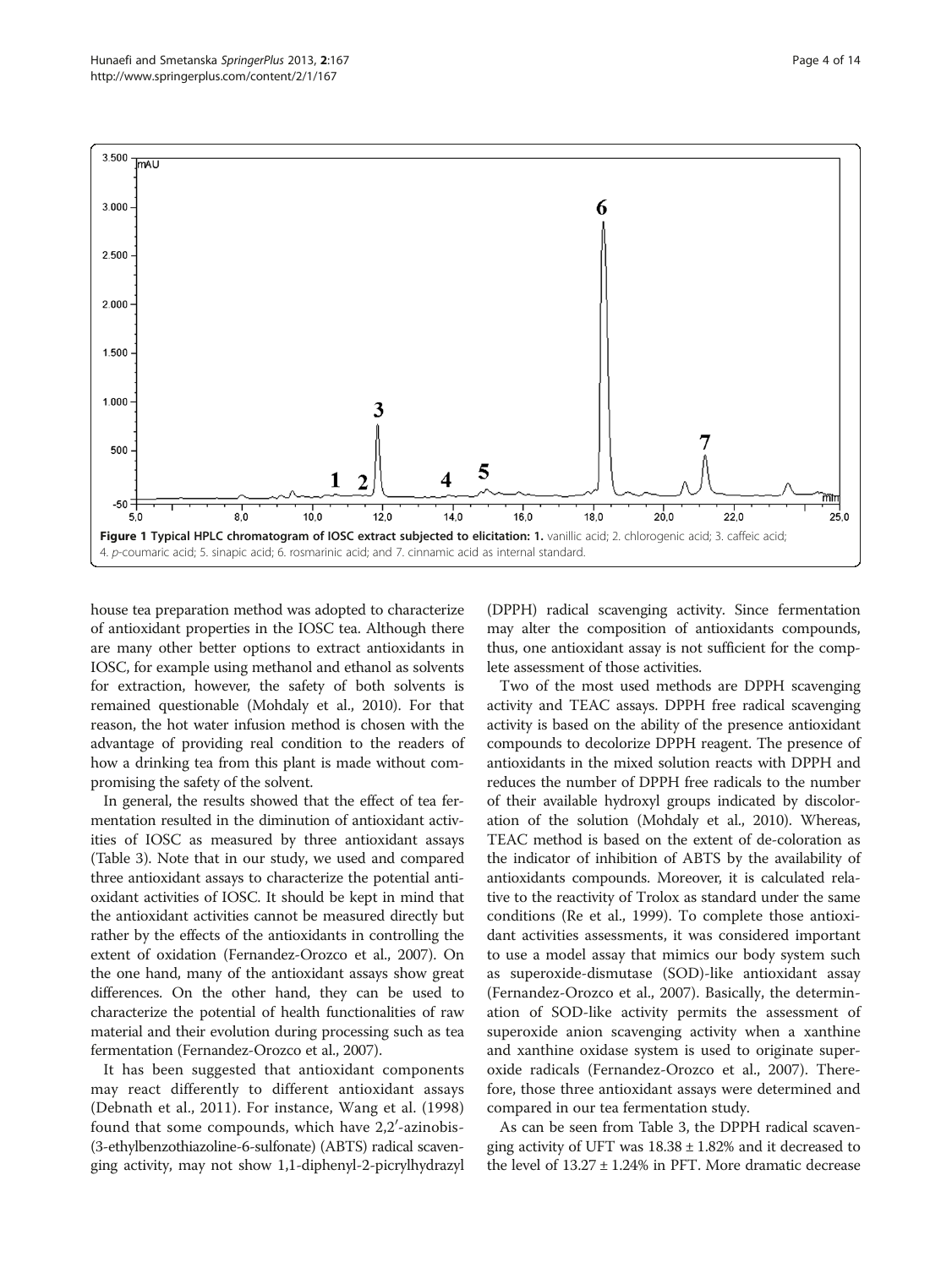| <b>Phenolic acids</b> | Chemical structure                             | Control         | Fold of control |      |
|-----------------------|------------------------------------------------|-----------------|-----------------|------|
|                       |                                                | (mg/g)<br>DW)   | JA              | YE   |
| rosmarinic acid       | OH                                             | $2.89 \pm 0.86$ | 3.75            | 4.95 |
| (MW: 360.31 g/mol)    | OH<br>ΟН                                       |                 |                 |      |
| vanillic acid         |                                                | $0.31 \pm 0.03$ | 2.80            | 3.72 |
| (MW: 168.14 g/mol)    | OН<br>HO <sup>'</sup><br>$H_3C$                |                 |                 |      |
| chlorogenic acid      | $O_{\geq}$<br><b>OH</b>                        | $0.07 \pm 0.01$ | 1.10            | 1.90 |
| (MW: 354.31 g/mol)    | ŌH<br>HO''<br>ŌН<br>DЬ<br>ÒН                   |                 |                 |      |
| caffeic acid          |                                                | $0.58 \pm 0.02$ | 1.30            | 3.46 |
| (MW: 180.16 g/mol)    | HO<br>HO                                       |                 |                 |      |
| $p$ -coumaric acid    |                                                | $0.04 \pm 0.03$ | 2.40            | 3.50 |
| (MW: 164.16 g/mol)    |                                                |                 |                 |      |
| sinapic acid          |                                                | $0.14 \pm 0.04$ | 2.50            | 1.82 |
| (MW: 224.21 g/mol)    | CH <sub>3</sub><br>OH<br>HO<br>CH <sub>3</sub> |                 |                 |      |

### <span id="page-4-0"></span>Table 2 Individual response of phenolic acids subjected to elicitation

Reported values are the means  $\pm$  S.D. (n = 5); MW = Molecular Weight. Control = MS medium;  $JA = MS$  medium with jasmonic acid;  $YE = MS$  medium with yeast extract.

### Table 3 The effect of tea fermentation on antioxidant properties of IOSC

| Antioxidant Properties of tea IOSC*   | UFT <sup>a</sup> | <b>PFT</b> <sup>b</sup> | FFT <sup>c</sup> |
|---------------------------------------|------------------|-------------------------|------------------|
| DPPH (% AA: Antioxidant activity)     | $18.38 + 1.82$   | $13.27 + 1.24$          | $6.08 + 1.33$    |
| TEAC (mM/g DW Trolox equivalent (TE)) | $1.35 + 0.15$    | $0.95 + 0.07$           | $0.50 \pm 0.15$  |
| SOD-like activity (%)                 | $46.75 + 3.77$   | $44.38 + 2.85$          | $39.28 + 4.65$   |
| Total flavanoids (mg QE/g DW)         | $2.66 + 0.16$    | $2.24 + 0.08$           | $1.73 + 0.03$    |
| Total flavonols (mg QE/g DW)          | $2.00 + 0.09$    | $1.81 + 0.11$           | $1.86 + 0.12$    |
| Rosmarinic acid content (mg/g DW)     | $1.13 \pm 0.25$  | $0.70 \pm 0.09$         | $0.10 \pm 0.05$  |

UFT, unfermented; PFT, partial fermented; and FFT, full fermented.

\*Reported values are the means  $\pm$  S.D. Means denoted the same letter for each set of data did not significantly differ at  $p$  <0.05 according to Tukey HSD test.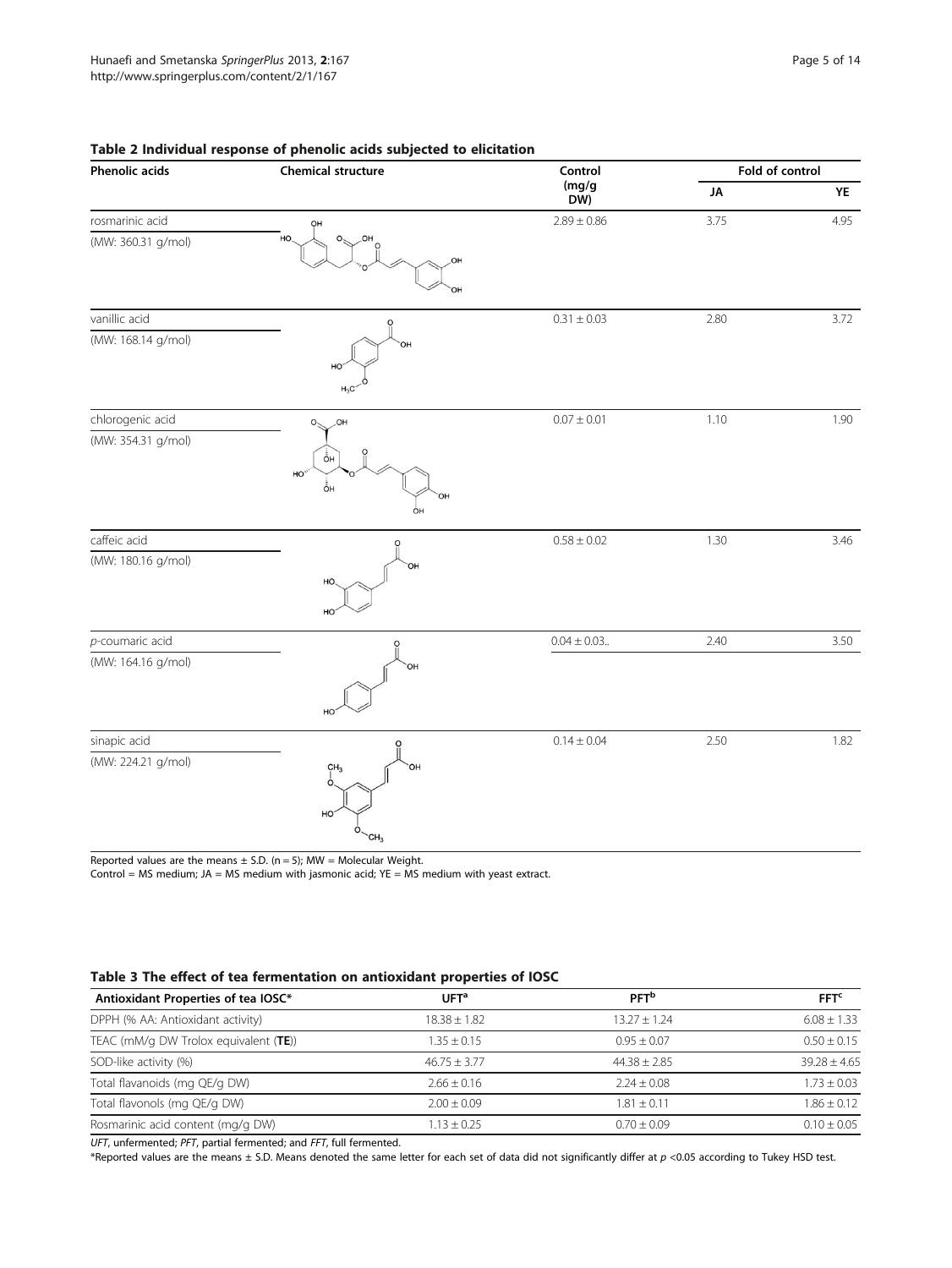was suffered in FFT samples which having the level DPPH scavenging activity only  $6.08 \pm 1.33\%$ . The lessening result of DPPH scavenging activity due to tea fermentation was in agreement with recent investigation on DPPH scavenging activity of Camellia sinensis reported by Takano-Ishikawa et al. ([2012\)](#page-13-0).

Interestingly, in our results, a similar trend was also found for TEAC and SOD-like antioxidant activities. Using TEAC method, the antioxidant activity TEAC value of UFT was  $1.35 \pm 0.15$  mM/g DW TE and it decreased to  $0.95 \pm 0.07$  and  $0.52 \pm 0.15$  mM/g DW TE for PFT and FFT, respectively (Table [3](#page-4-0)). In case of SOD-like antioxidant activity, similar finding to DPPH and TEAC was also observed. The gradual lessening of percentage antioxidant activity was demonstrated by using this SOD-like antioxidant activity assay. These decreases in antioxidant activities during tea fermentation could be associated with reduced of antioxidant components in IOSC (Table [3\)](#page-4-0).

Table [3](#page-4-0) also highlights the antioxidant compounds in IOSC extracted by hot water infusion method. Total phenolics, flavonoids, flavonols and rosmarinic acid content of unfermented IOSC samples (UFT) were 73.81 ± 11.24 mg GAE/g DW, 2.66 ± 0.16 mg QE/g DW, 2.00 ± 0.09 mg QE/g DW, and  $1.13 \pm 0.25$  mg/g DW, respectively. The level for all antioxidant components was much higher in UFT compared to those in the partial (PFT) and full (FFT) fermentation of IOSC (Table [3](#page-4-0)). In the partial fermented of IOSC (PFT), the level of the estimated total phenolics, flavonoids, flavonols and rosmarinic acid were 69.37 ± 10.08 mg GAE/g DW,  $2.24 \pm 0.08$  mg OE/g DW,  $1.81 \pm$ 0.11 mg QE/g DW and  $0.70 \pm 0.09$  mg/g DW respectively. Meanwhile, there was a further decrease in the FFT of IOSC with the level of total phenolics, flavonoids, flavonols and rosmarinic acid being  $42.70 \pm 7.56$  mg  $GAE/g$ DW, 1.73 ± 0.03 mg QE/g DW, 1.86 ± 0.12 mg QE/g DW, and  $0.10 \pm 0.04$  mg/g DW respectively.

Takano-Ishikawa et al. ([2012](#page-13-0)) observed that fullfermented tea of Camellia sinensis, known as black tea, had lower total phenolics ranging from 74.6 to 119.4 mg GAE/g DW compared to unfermented tea of Camellia sinensis (green tea) which was from 98.1 to 154.6 mg GAE/g DW. They further reported that the power of DPPH radical scavenging activity showed a very similar trend to the results obtained from total phenolics. They suggested that the higher antioxidant activity in unfermented tea of *Camellia sinensis* (green tea) is explained by the higher total phenolics compared to those of the fullyfermented tea of Camellia sinensis (black tea). Similarly, Nshimiyimana & He [\(2010](#page-12-0)) reported the antioxidant activity of full-fermented tea of Camellia sinensis (black tea) has significantly lower than the antioxidant activity in unfermented one (green tea).

Meanwhile, Satoh et al. [\(2005](#page-12-0)) concluded that the oxidation of the polyphenols in green tea during fermentation

may greatly contribute to the difference in antioxidant activity among green (un-fermented), oolong (partialfermented), and black (full-fermented) teas. They explained that the green tea which was unfermented had the highest antioxidant activity (Satoh et al., [2005\)](#page-12-0). This phenomenon was confirmed in our experiment using *in vitro* sprout culture of Orthosiphon aristatus as a media for tea fermentation study.

Our results here reported were also in agreement with recent tea fermentation study on Centella asiatica by Ariffin et al. [\(2011](#page-12-0)). They explained that tea fermentation induces polyphenols oxidation reactions by the enzyme of polyphenols oxidase which resulted in the breakdown of phenolic compounds as main contributor to the antioxidant activities. The tea fermentation time is affected the level of phenolic compounds (Heong et al., [2011](#page-12-0)). Heong et al. [\(2011](#page-12-0)) reported that prolonged fermentation time caused more severe damage of polyphenols in Centella asiatica tea as compared to partial fermentation. This damage resulted in a drastic decrease of the potential antioxidant activities of Centella asiatica. In agreement with that study by Heong et al. ([2011\)](#page-12-0), we also observed that the longer fermentation in full-fermented IOSC had lower level of total phenolic compounds and antioxidant activities than in partial-fermented IOSC. Thus, the results implies that time for tea fermentation is quite crucial which may affect the level of phenolic compounds and potential antioxidant activities of the tea plants.

Phenolics, as one of the main components in IOSC, are reactive compounds. They can be degraded and polymerized through both enzymatic and non-enzymatic reactions during tea processing of IOSC. Concerning the enzymatic reactions, these phenolics can be oxygenated and also damaged by various enzymes for example; polyphenol-oxidases (PPO), peroxidases, glycosidases and esterases, that are released when plant cells are broken down (Shoji, [2007\)](#page-12-0). The damage of the phenolics in fermented tea due to enzymatic processes is indicated by the occurrence of black pigments in tea leaves (Shoji, [2007](#page-12-0)). This phenomenon was also detected in our results.

With regard to the non-enzymatic reactions during tea fermentation processes, the degradation of phenolics are observed by the presence of tea flavour compounds (Shoji, [2007\)](#page-12-0). It has been known that phenolics can also react among themselves and with other compounds. Such reactions include the high molecular weight artificial polymeric compounds generated during tea processing, via non-enzymatic reactions, presenting tea flavor compounds (Shoji, [2007\)](#page-12-0).

Despite the fact that phenolics are degraded during tea fermentation process that lead to the decreasing of potential antioxidant activity as demonstrated in our results, these reactions are, however, important for producing the colour tones and strengths of tea-beverage aroma (Shoji,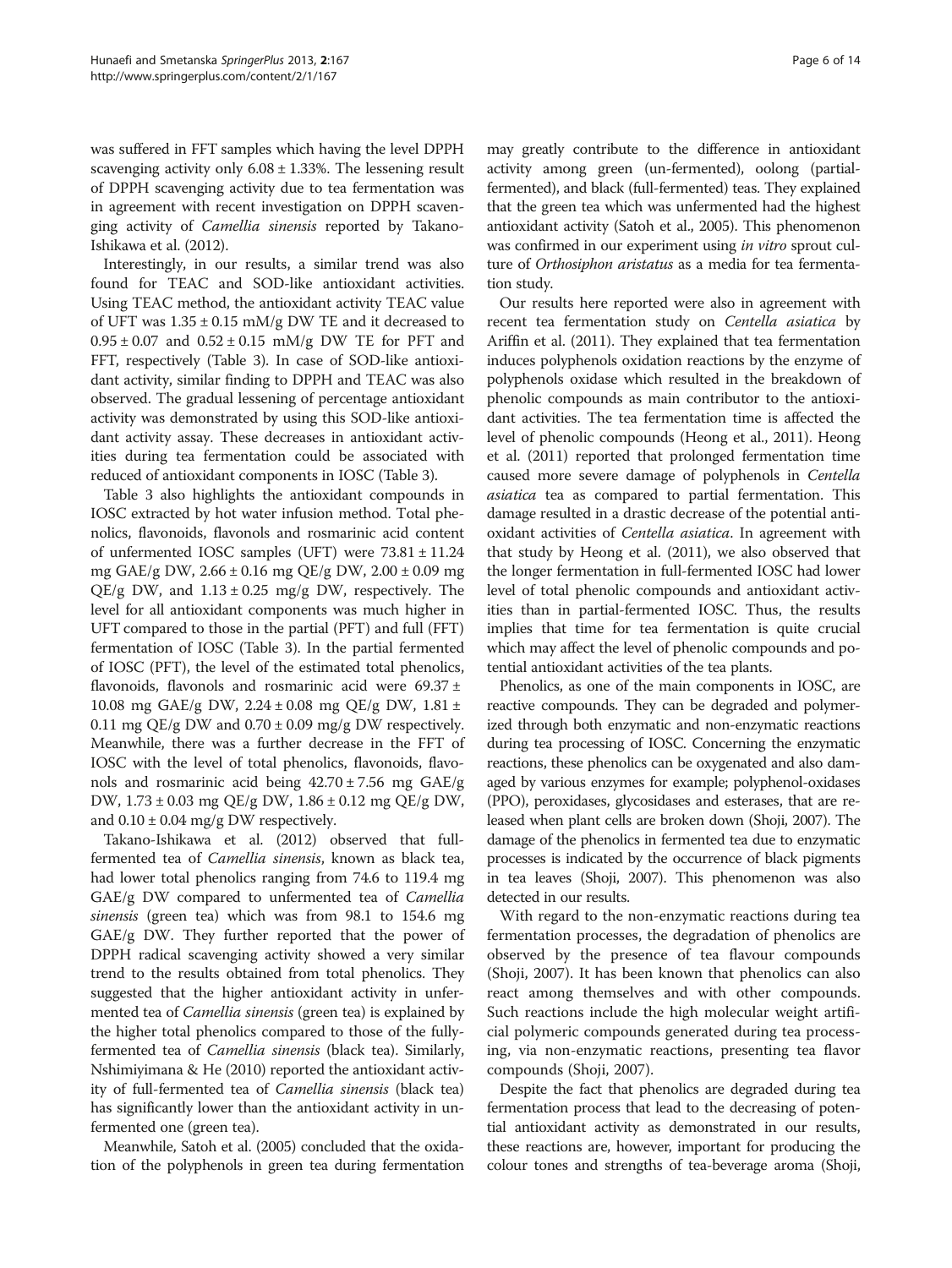[2007\)](#page-12-0). In other words, these enzymatic and non-enzymatic reactions during tea fermentation are indispensable in producing black (full-fermented) and oolong tea (partial fermented) tea (Shoji, [2007](#page-12-0)).

Furthermore, in comparison to the freshly harvested IOSC leaves, the reduction in antioxidant properties was noticed in the control sample which did not undergo fermentation but was only subjected to drying process at 80°C in vacuum oven for 12 hours. For instance, the total phenolics, flavonoids and flavonols of water extract in freshly harvested IOSC elicited with yeast extract was  $82.33 \pm 2.08$  mg GAE/g DW,  $2.96 \pm 0.07$  and  $2.59 \pm 0.16$ mg QE/g DW, respectively, whereas after drying (control for tea fermentation), the total phenolics, flavonoids and flavonols decreased to  $73.81 \pm 81$  mg GAE/g DW,  $2.66 \pm$ 0.16 and  $2.00 \pm 0.09$  mg QE/g DW, respectively.

Additionally, individual phenolic acids after tea fermentation were then analyzed by HPLC method. The typical HPLC chromatogram of IOSC after tea fermentation is presented in Figure 2. Meanwhile, the quantification of identified phenolic acids and their changes during the tea fermentation of IOSC are depicted in Table [4.](#page-7-0)

Appraising the effect of tea fermentation in IOSC, the additional derivatives peaks of phenolic acids were observed. This indicated several processes involved during tea fermentation led to breakdown of phenolic acids. Unfortunately, due to lacking of phenolic acids derivative standards, the unknown peaks remained unidentified. Although many phenolic acids have distinctive UV-spectra

It should also be informed that the method used to produce unfermented tea (UFT) of IOSC was adopted from the processing method of green tea in Camellia sinensis. To produce the UFT, IOSC was subjected to heat treatment in vacuum oven at 80°C and 12 hours. Notably, a significant difference in rosmarinic acid content was observed between fresh IOSC elicited with yeast extract and unfermented tea of IOSC (Tables [2](#page-4-0) and [4](#page-7-0)). The levels of rosmarinic acid in the yeast extract fresh IOSC with freeze-drying treated was  $(14.28 \pm 0.64 \text{ mg/g DW})$ which was four times higher than in unfermented tea (UFT,  $3.38 \pm 1.17$  mg/gDW). The results clearly showed that heat treatment involved in producing tea leaves resulted in a sharp decrease of rosmarinic acid level. This reduction was first noticed in UFT (unfermented tea of IOSC).

Similar results were reported by Fletcher et al. ([2005](#page-12-0)) who showed that heat treatment at only 30°C significantly reduce the content of rosmarinic acid and phenolic compounds in spearmint (Mentha spicata L). The results showed that rosmarinic acids as similar to other phenolics acids are prone to high temperature. This characteristic might be explained by the structure of rosmarinic acid. This phenolic acid has double bonds (Figure 2) and these double bonds make rosmarinic acid very reactive to heat treatments (Fletcher, et al., [2005](#page-12-0)).

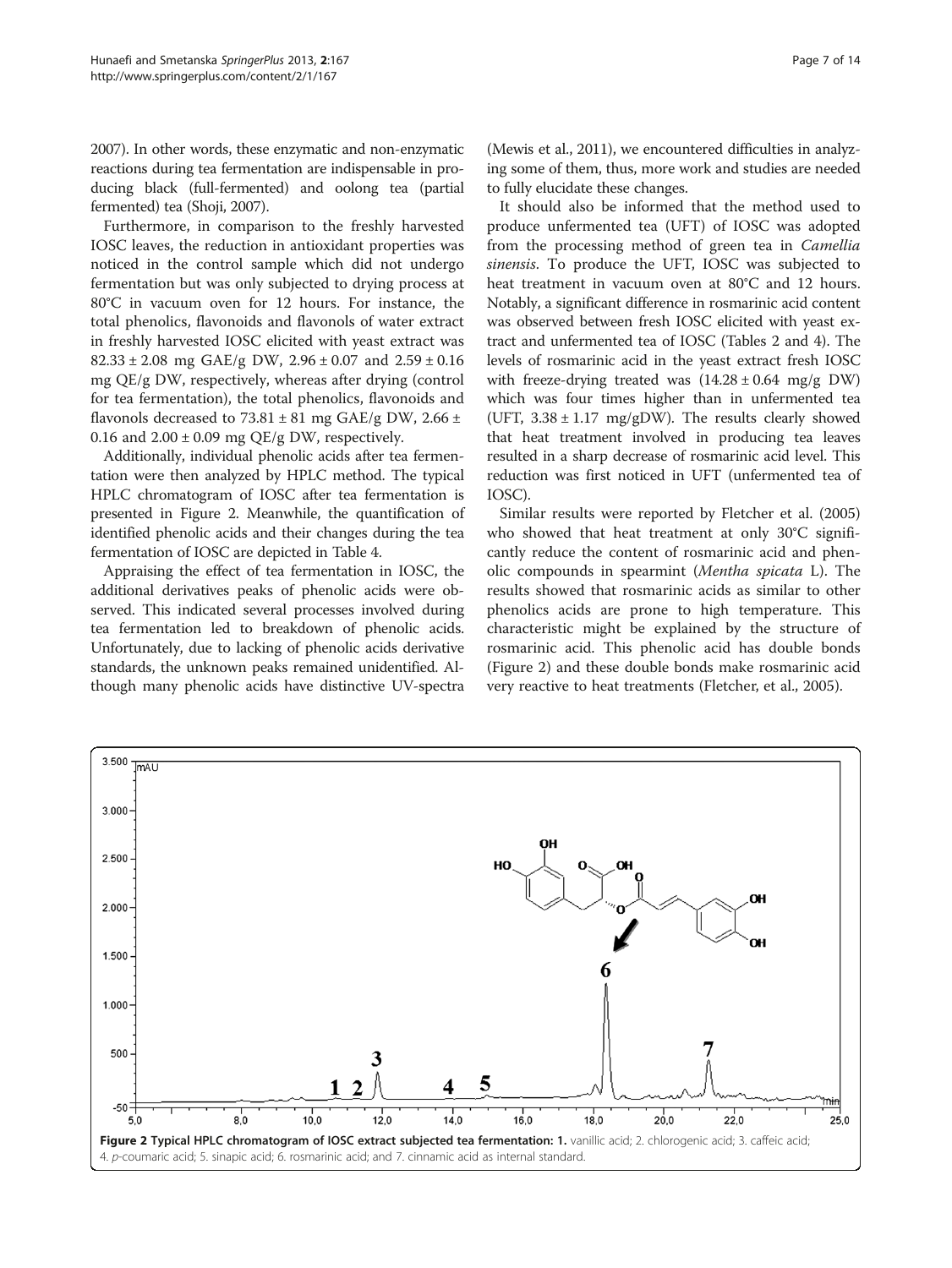<span id="page-7-0"></span>Table 4 Individual response of phenolic acids to the partial and full fermentation of IOSC tea

| <b>Phenolic acids</b> | UFT (mg/        | % decrease |      |
|-----------------------|-----------------|------------|------|
|                       | g DW)           | <b>PFT</b> |      |
| rosmarinic acid       | $3.38 \pm 1.07$ | 47.1       | 63.9 |
| vanillic acid         | $0.82 \pm 0.03$ | 46.2       | 57.3 |
| chlorogenic acid      | $0.26 \pm 0.04$ | 34.8       | 51.1 |
| caffeic acid          | $1.08 \pm 0.05$ | 42.4       | 61.7 |
| p-coumaric acid       | $0.27 \pm 0.03$ | 26.1       | 31.6 |
| sinapic acid          | $0.18 \pm 0.04$ | 27.3       | 31.4 |
|                       |                 |            |      |

As for the tea fermentation of oolong (PFT) and black tea (FFT) processing of IOSC leaves, the level of rosmarinic acid was sharply reduced in both PFT  $(1.79 \pm 0.35 \text{ mg/g})$ DW) and FFT  $(1.22 \pm 0.12 \text{ mg/g DW})$  compared to that in UFT  $(3.38 \pm 1.17 \text{ mg/g DW})$  (Table 4). This finding is in agreement with current investigation on rosmarinic acid content in Centella asiatica tea carried out by Ariffin et al. ([2011\)](#page-12-0). They used 80% methanol to extract phenolic cids in Centella asiatica and found that tea fermentation causes a reduction in rosmarinic acid. They further reported that the rosmarinic acid level decrease significantly from 282 ± 42 μg/g DW in the unfermented to  $158 \pm 40$  μg/g DW in partial fermented Centella asiatica leaves and there was a further reduction to  $58 \pm 1$  μg/g DW in the full fermented Centella asiatica tea leaves.

Of other phenolic acids in IOSC, the trend was similar to rosmarinic acid result, that tea fermentation resulted in diminishing of the phenolic acids with the percentage of decrease ranging from 26.1% to 57.3%. These results also imply that heat treatment and reaction involved during the tea processing of IOSC may lead to the destruction of phenolic acids. Level of the reduction appeared to be heavier when full tea fermentation of IOSC was employed compared to partial fermentation. These results agree with those obtained on phenolic acids, gallic and chlorogenic acid of Centella asiatica by Ariffin et al. ([2011\)](#page-12-0). They reported that full tea fermentation causes the reduction of gallic acid for more than 70%. Similarly, Heong et al. ([2011](#page-12-0)) reported that the longer tea processing time in full-fermented Centella asiatica resulted in higher reduction rate of phenolic compounds compared to partial-fermentated one.

Despite the results that tea fermentation of IOSC was deleterious to phenolic acids and counterproductive for capturing high antioxidant activities of the IOSC. However, since the herbal-tea market and demand of rosmarinic acid have grown extensively due to an increased of the health awareness, therefore, these results may provide fundamental and practical information for the herbal-tea industries and consumers in considering the process employed to obtain maximum potential antioxidant activities of Orthosiphon aristatus.

Correlation analysis between the experimental variables In regard of acquiring a holistic approach to the antioxidant activities and respective partial chemical constituents, a Pearson correlation matrix between all these variables was performed and presented in Table [5](#page-8-0).

Results showed that decreasing antioxidant activities was also followed by the decrease in total amount of phenolics, flavonoids, flavonols and rosmarinic acid (Table [5](#page-8-0)). It has been suggested that the antioxidant activities of plant extracts are mainly due to phenolic compounds (Mohdaly et al., [2010](#page-12-0)). This positive correlation was also demonstrated in our results.

However, Table [5](#page-8-0) also highlights the highest correlation value of 0.922 was found between antioxidant activities and rosmarinic acid content, followed by that with total flavonols, flavonoids and lastly for total phenolic compounds. This correlation results suggested that rosmarinic acid content in IOSC extract had a high contribution and was more likely to be responsible for antioxidant activities of IOSC extract. This phenomenon is also reported by Tepe [\(2008](#page-13-0)). Tepe [\(2008](#page-13-0)) reported that rosmarinic acid is responsible for the antioxidant activities of Salvia plant.

The high correlation result between rosmarinic acid and antioxidant activities as observed in our result might be justified by several reasons. The first possible reason is that not all phenolic acids have the same antioxidant activities (Soobrattee et al., [2005](#page-12-0)), and rosmarinic acid is one of the most strongest antioxidants among other phenolic acids (Verma et al., [2009\)](#page-13-0); (2). The second one is that the difference between structure, type and number of substituent on the phenyl ring in the structure of phenolic acids causes the difference in reactivity and quenching ability of the free radicals (Lien et al., [1999](#page-12-0)). The structures of identified phenolic acids in IOSC are illustrated in Table [2.](#page-4-0) Compared to other identified phenolic acids in IOSC, rosmarinic acid contains more double bonds in which can be explained its high reactivity to free radical. Finally, rosmarinic acid has antioxidant activity stronger than that in vitamin E (Park et al., [2008](#page-12-0)) that may also support this correlation result.

Concerning tea fermentation, this correlation also supported the results that this process negatively regulates rosmarinic acid biosynthesis in IOSC and causes a breakdown of this compound. This breakdown of rosmarinic acid may cause the reduction of potential antioxidant activities as determined by DPPH and TEAC assays. In addition, the results suggested that to obtain optimum antioxidant activities of this plant, consuming freshly of Orthosiphon aristatus is recommended. However, with regard to preservation, storage, convenience, and sensory aspects, tea fermentation products of this plant would also be preferable. Importantly, these results should be, therefore, considered by food industries, especially by tea manufacturers, in the development of functional foods desiring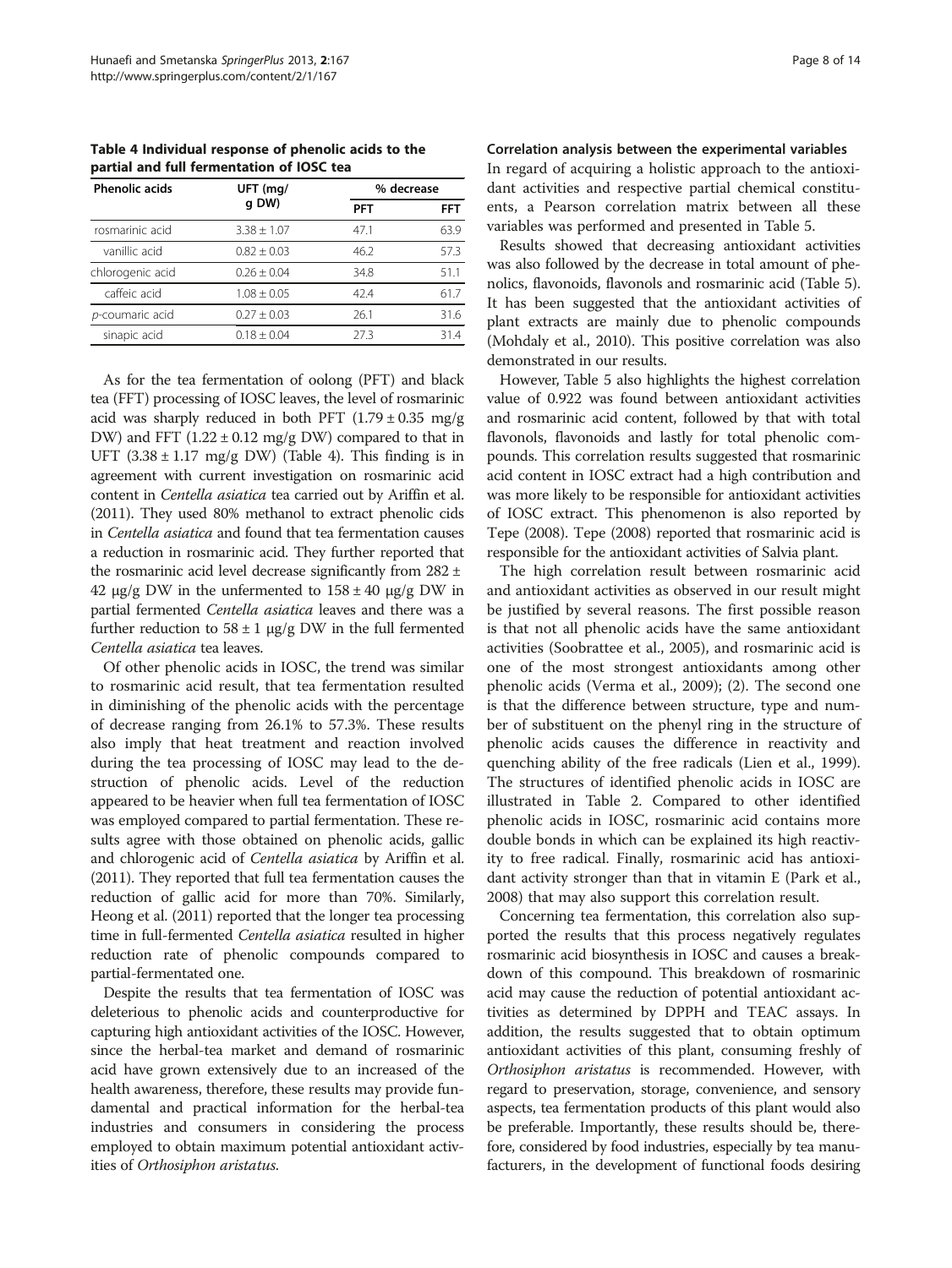| Table 5 Fearson correlation coemclents matrix between these entire variable |             |         |                   |                  |          |
|-----------------------------------------------------------------------------|-------------|---------|-------------------|------------------|----------|
| Pearson correlation coefficients, $N = 9$                                   |             |         |                   |                  |          |
| Prob > $ r $ under H0: Rho = 0                                              |             |         |                   |                  |          |
| <b>DPPH</b>                                                                 | <b>TEAC</b> | TPC     | <b>Flavanoids</b> | <b>Flavonols</b> | RA       |
|                                                                             | 0.0073      | 0.0157  | 0.0013            | 0.0060           | 0.0304   |
| 0.81595                                                                     |             | 0.0050  | 0.0040            | 0.0012           | 0.0004   |
| 0.76774                                                                     | 0.83614     |         | 0.0004            | < 0.0001         | < 0.0001 |
| 0.88932                                                                     | 0.84659     | 0.92124 |                   | 0.0001           | 0.0025   |
| 0.82642                                                                     | 0.89214     | 0.96303 | 0.94512           |                  | 0.0001   |
| 0.71486                                                                     | 0.92231     | 0.96051 | 0.86609           | 0.94726          |          |
|                                                                             |             |         |                   |                  |          |

### <span id="page-8-0"></span>correlation coefficients matrix between these entire variable

The top right and bottom left diagonals respectively represent the p-values and correlation coefficients.

The correlation coefficients were written in bold, while the  $p$ -values were written in italic.

TPC, Total phenolic compounds.

RA, Rosmarinic acid.

maximum potential health benefits from Orthosiphon aristatus. Certainly, further research on sensory evaluation and degradation products of phenolic compounds in Orthosiphon aristatus is needed.

#### Conclusions

As a result of elicitation treatment to develop high rosmarinic acid line of IOSC, it was demonstrated that yeast extract elicitation increased the level of rosmarinic acid compared to the control. Therefore, this yeast extract elicited line of IOSC was used for tea fermentation study. From the tea fermentation study using selected IOSC as a model, the results showed that tea fermentation did affect the antioxidant activities and compounds. Tea fermentation decreased the antioxidant activities of IOSC. These decreases were associated with reduced antioxidant compounds of IOSC: total phenolic compounds, flavonoids, flavonols and rosmarinic acids. HPLC results also showed that the longer fermentation was, the greater reduction rosmarinic acid and other phenolic acids content were found. The result of correlation analysis indicated that rosmarinic acid was the major contributor to the antioxidant activities in IOSC. Although further research is required to identify the products' degradation of the bioactive compounds in Orthosiphon aristatus, these present results may provide useful information, particularly, for the food industries and consumers to take into account when they need to obtain optimum potential health benefits from Orthosiphon aristatus.

### Materials and methods **Materials**

## Plant materials

Orthosiphon aristatus with article number of 600646 was purchased online from Pflanzenversand Hans-Günter Röpke ([http://www.pflanzenkindergarten.de\)](http://www.pflanzenkindergarten.de/). This was used for the establishment of in vitro sprout culture.

#### Culture media

Agar Cell culture media and MS medium (Merck, Darmstadt, Germany), Oxoid Yeast Extract (Code L21) (Unipath LTD, Hampshire, England), (±) Jasmonic acid (Product of Israel, Plant cell culture tested,  $C_{12}H_{18}O_3$ ) (Sigma-Aldrich Chemie GmbH, Steinheim, Germany), and other materials were analytical and plant cell culture tested grades.

#### Chemicals for analysis

Gallic acid, ABTS (2,2'-azino-bis (3-ethylbenzthiazoline-6-sulphonic acid)) and the standards of phenolic acids were obtained from Sigma-Aldrich Chemie GmbH (Steinheim, Germany); Quercetin Dihydrate  $(C_{15}H_{10}O_7 \cdot 2H_2O \sim 99\%$ HPLC) was from Fluka, Biochemika (Neu-Ulm, Germany). All used chemicals were analytical HPLC grade.

#### **Methods**

### Establishment of IOSC

The establishment procedure of IOSC was based on previous report of Shevchenko et al. ([2010](#page-12-0)) with liquid MS medium modification as follow: MS medium (control), MS with jasmonic acid (100 μM) (JA), and MS medium with yeast extract (5 g/L) (YE). Briefly, Stems from the acclimatized mother plant were cut into 2.5 – 5 cm and sterilized in 70% ethanol for 20–30 seconds. They were then transferred into 10% sodium hypochlorite for 5 min, and washed three times in sterile water before being sown into 250 ml Erlenmeyer flasks on Murashige and Skoog medium (MS; Murashige and Skoog, 1962) for 4 weeks. Stems of sterile plants were cut into 1 – 1.5 cm pieces (±100 mg fresh weight/L) and placed in 250 ml Erlenmeyer flasks containing 50 ml liquid MS medium. IOSC were transferred to a new medium every four weeks and maintained at  $25 \pm 2^{\circ}$ C on a rotary shaker under light irradiation. The best line of IOSC which was the third generation from the first establishment was used for this research. Two-week IOSC was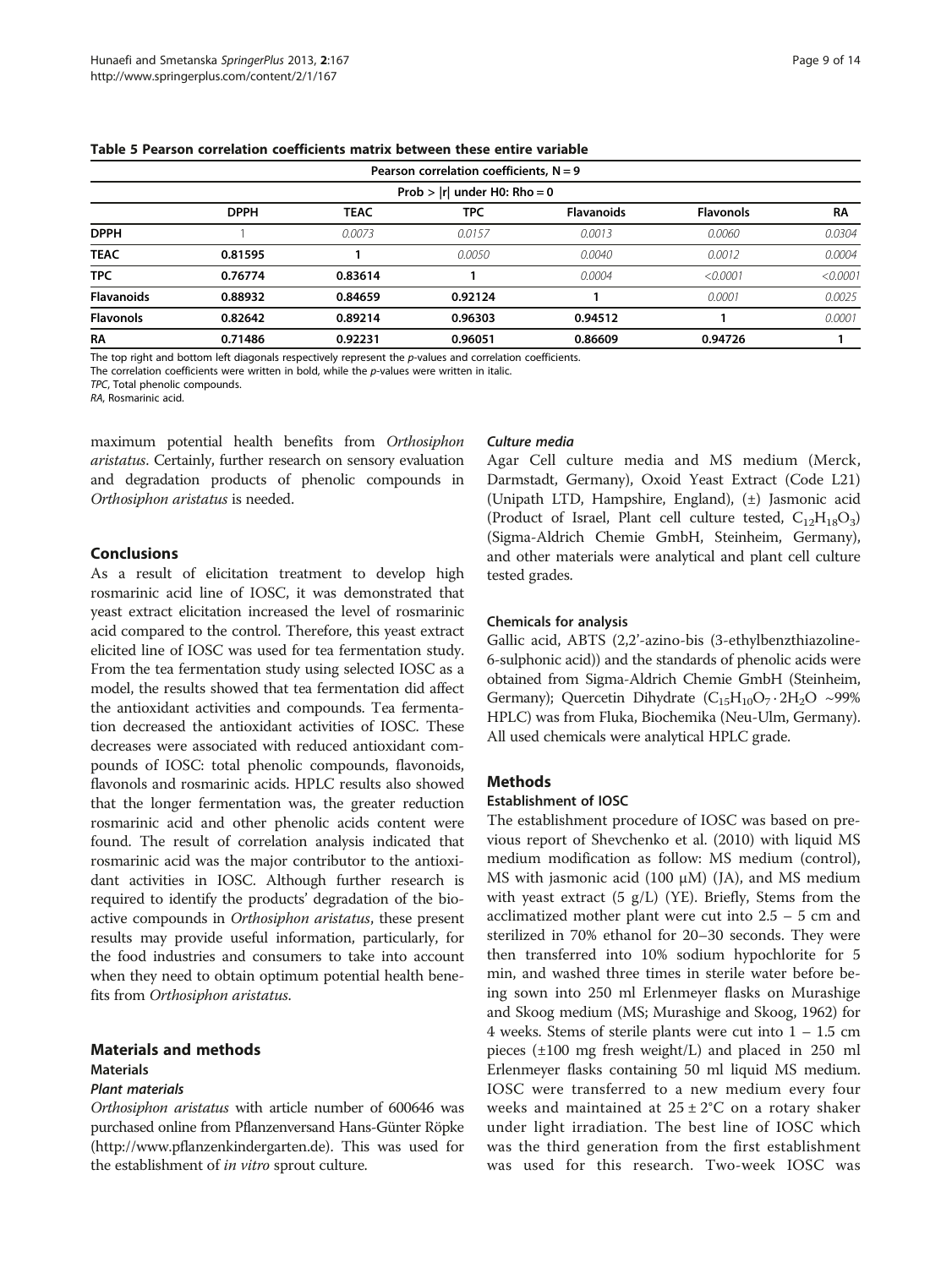harvested and the length, biomass (fresh weight of the plant), number of leaves and number of roots were monitored.

### Tea fermentation of IOSC

Black and oolong tea processing method were used to produce IOSC fermented leaves. The two weeks of IOSC were harvested, cleaned with distilled water and were withered at 30°C vacuum oven (Heraeus Instruments VT 6025 Vacuutherm Vacuum Oven, Hanau, Germany) for 2 hours. The IOSC leaves were allowed to undergo partial fermentation in incubator (Heraeus, Hanau, Germany) with temperature of 37°C for 2 hours (Partial-fermented tea: PFT). For full fermentation (Full-fermented tea: FFT), the similar procedure was repeated but the fermentation time was prolonged to 24 hours. The fermented teas were exposed to drying process using vacuum oven at 80°C to inactive polyphenol oxidase (PPO) for 12 hours until the moisture content was less than 6.5%. The dry IOSC teas were kept in air tight container and stored in −20°C for further analysis. As a control, green tea (unfermented tea) processing method which is unfermented tea was adopted. In brief, the fresh two weeks of IOSC leaves were harvested and also subjected to drying at vacuum oven for 12 hours (unfermented tea: UFT).

#### Sample extraction for tea fermentation samples

The dried-IOSC tea leaves, UFT, PFT, and FFT were manually twisted and torn for around 5 minutes. Twisted tea leaves were weighed one gram and placed into a beaker glass. Hot distilled water (100°C, 100 ml) was then added and allowed to infuse the leaves for 10 min. The infusions were filtered through vacuum filter with Whatman paper No. 1 for analysis.

# Antioxidant properties of the IOSC

### DPPH free radical scavenging assay

The free radical scavenging activity of the extracts, based on the scavenging activity of the stable 1,1-diphenyl-2 picrylhydrazyl (DPPH) free radical was conducted as previously described by Mohdaly et al. ([2010](#page-12-0)) with a few modifications. Shortly, 0.001 mol/L DPPH stock solutions was prepared by dissolving 22 mg of DPPH in 50 ml of methanol and stored at −20°C until use. For the measurement, 6 ml of the stock solution was diluted with 100 ml of methanol to an absorbance of  $0.800 \pm$ 0.02 at 515 nm. An aliquot of 50 μl of extracts was added to 2 ml of the freshly prepared DPPH working solution and was vortexed for 30 seconds. The absorbance at 515 nm was recorded every 5 minutes until 30 minutes using spectrophotometer (PerkinElmer Precisely Lambda 25 UV/VIS Spectrometer, PerkinElmer, MA, USA) against the control with no added extracts. The percentage inhibition activity as relative antioxidant activity was calculated based on following formula:

$$
\begin{aligned} \text{DPPH free radical scavenging activity } (\%) \\ & = [(AC-AS)/AC] \, X \, 100 \end{aligned}
$$

where AC is the absorbance of the control, and AS is the absorbance of the samples.

#### Trolox equivalent antioxidant capacity (TEAC)

TEAC assay was performed according to the protocol as previously described by Re et al. (Re et al., [1999](#page-12-0)). 38.43 mg ABTS (7 mM) and 6.90 mg  $K_2S_2O_8$  (2.45 mM) were accurately weighed and mixed in dark-brown glass (covered with alumunium foil) with an aliquot 10 ml distilled water. This ABTS●<sup>+</sup> -stock solution was kept standing in the dark for 12 – 24 hours in order to react completely and stable. The working solution was prepared by mixing 1 ml of ABTS●<sup>+</sup> -stock solution with 100 ml of ethanol (p.a.) to obtain an absorbance of  $0.700 \pm 0.02$  at 734 nm named as A1. Trolox stock solution was prepared by accurately weighed 12.53 mg  $Trolox^@$  in aliquot 5 ml ethanol (p.a.). The ethanolic-concentrated Trolox stock solution 0.01 mol/L was then exactly pipetted of 250, 500, 750, and 1000 μl and was diluted with ethanol (p.a.) making the total volume of 5 ml. These concentrations of amounted from 0.5 to 2.0 mmol/L Trolox<sup>®</sup>. A 20 μl aliquot of extracts, standard Trolox® solutions and ethanol as a blank (A0) were added to 1 ml of ABTS●<sup>+</sup> -working solution and the mixture was vortexed for 30 seconds. The absorbance of 734 nm using spectrophotometer (Jenway System, UK) and a semi-cuvet were used for determination. The absorbance was measured at 734 nm after interacting with samples soution for exact 6 minutes as recomended by Re et al. (Re, et al., [1999\)](#page-12-0). The decrease in absorption at 734 nm after the addition of the reactant was used to calculate the TEAC value. The difference between absorbance of working solution and blank called  $\Delta A1$   $[\Delta A1 = A1 - A0]$ . And the difference among the results of the working solution, blank and the samples gave  $\Delta$ Esample [ $\Delta$ Esample = A1 - Asamples (extracts/standards) - ΔA1], the value used for further calculations. A  $Trolox^{\omega}$  standard calibration curve of OD734nm versus concentration of Trolox in mM was constructed. The final results were expressed as mM Trolox equivalent (TE) per gram dry weight of samples (mM/gDW TE). The antioxidant activity of samples' extracts was calculated using the equation in Figure [3](#page-10-0).

### Superoxide Dismutase (SOD)-like activity

SOD-like activity was measured according to the previously described method by Debnath et al. ([2011](#page-12-0)). The solution was prepared by mixing 0.2 mL of the IOSC extracts, 3 mL of the Tris–HCl buffer (50 mM Tris [hydroxymethyl]aminomethane + 10 mM EDTA, pH 8.5), and 0.2 mL of 7.2 mM pyrogallol. The solution was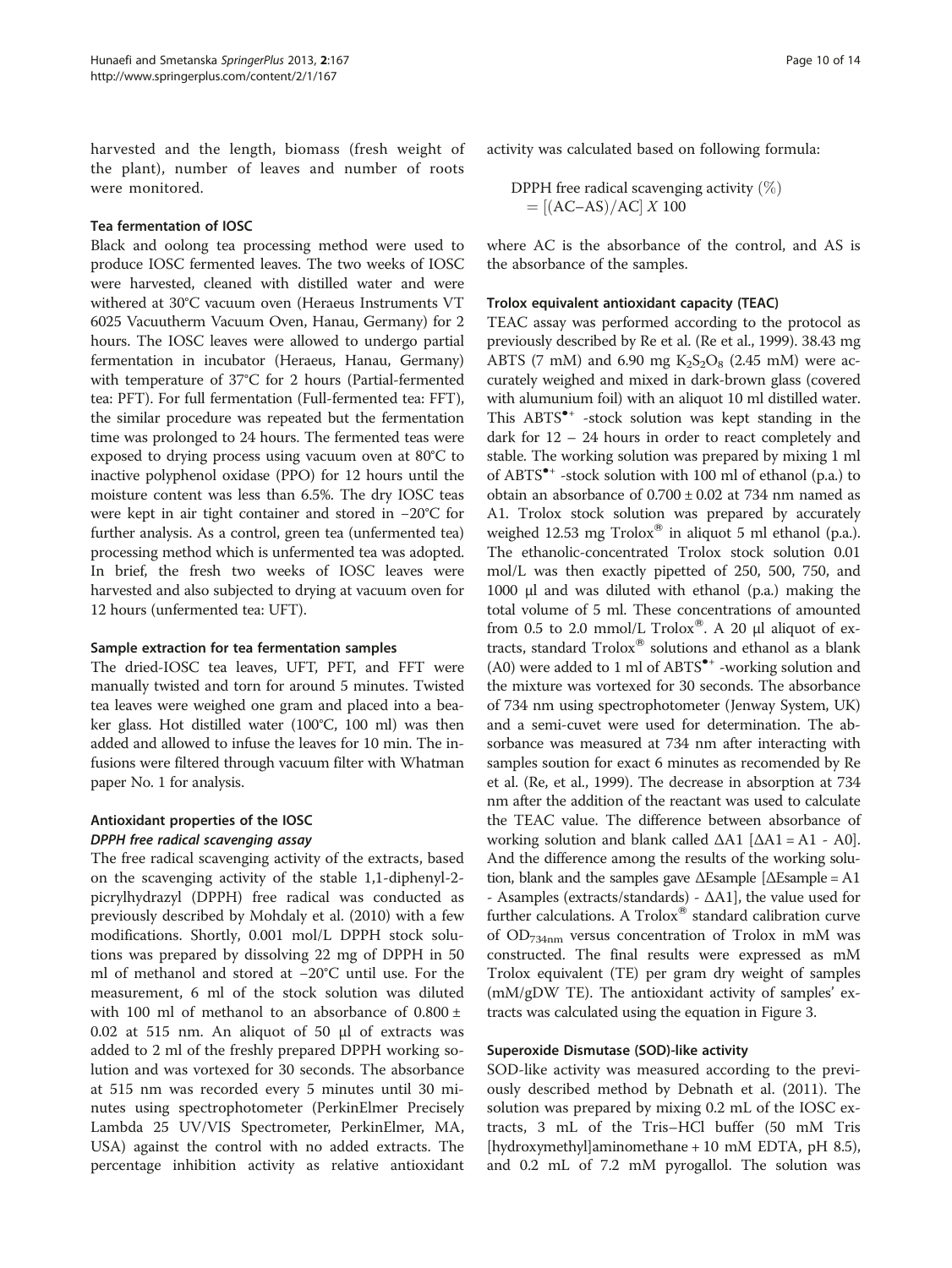<span id="page-10-0"></span>

allowed to stand for 10 min at 25°C. The pyrogallol oxidized was measured at 420 nm using a spectrophotometer after the reaction was terminated by adding 0.1 mL of 1.0 M HCl solution. Percentage of SOD-like antioxidant activity was calculated as follow:

SOD – like activity (
$$
\% = [1 - (A test/A control)] \times 100
$$

### Total phenolic compounds (TPC)

Total phenolic contents of the extracts was determined using the Folin-Ciocalteu method as described by Mohdaly et al. ([2010\)](#page-12-0). This assay is based on a green-blue complex arise after oxidation of phenolic groups by phosphomolybdic and phosphotungstic acids (FC reagent) measured at the absorbance of 765 (Barillari et al., [2006](#page-12-0)). A 20 μl aliquot of extract solution was mixed with 1.58 ml water and 100 μl of Folin-Ciocalteu reagent. The mixture was vortexed for 3–8 minutes and then followed by adding 300 μl of 7.5%  $\text{Na}_2\text{CO}_3$  solution. After vortex for 30 seconds, the mixture was allowed to stand in room temperature for 2 hours. The absorbance was measured at 765 nm against the blank using spectrophotometer (Jenway System, UK). Gallic acid was used as standard for the calibration curve. Total phenolic content expressed as gallic acid equivalent (GAE) was calculated by plotting to the standard calibration curve (Figure [4\)](#page-11-0). The final concentration expressed as mg GAE/g dry weight (DW).

### Total flavanoids

Total flavonoids content of the extracts was determined by the method of Mohdaly et al. ([2010](#page-12-0)). A 0.5 ml aliquot of 20 g/L AlCl<sub>3</sub> ethanolic solution was added to 0.5 ml of extract solution. Total flavonoid content was determined at 420 nm after standing for 1 hour at room temperature. The presence of flavanoids was indicated by the yellow color development. A freshly prepared quercetin was used as standard. Total flavonoid content was then further expressed as mg quercetin equivalent (QE) per gram dry weight of plant material (mg QE/gDW) and was calculated according to the following linear equation as shown in calibration curves (Figure [4\)](#page-11-0).

### Total flavonols

The concentration of total flavonols was measured according the method of Mohdaly et al. [\(2010](#page-12-0)). To 0.5 ml of extract solution, 0.5 ml AlCl<sub>3</sub> 20 g/L in ethanol and 0.75 ml NaCH<sub>3</sub>COOH 50 g.L<sup>-1</sup> were added and mixed. The mixture was allowed for 2.5 hours in room temperature. The absorbance at 440 nm was read using semi-cuvet. The total flavonols were calculated as quercetin equivalent (mg QE/gDW) using the following equation based on the regression equation between quercetin standard and absorbance (Figure [4](#page-11-0)).

Rosmarinic acid (α-o-caffeoyl-3,4-dihydroxyphenyllactic acid) Estimation of rosmarinic acid content was calculated based on a spectrophotometric method described by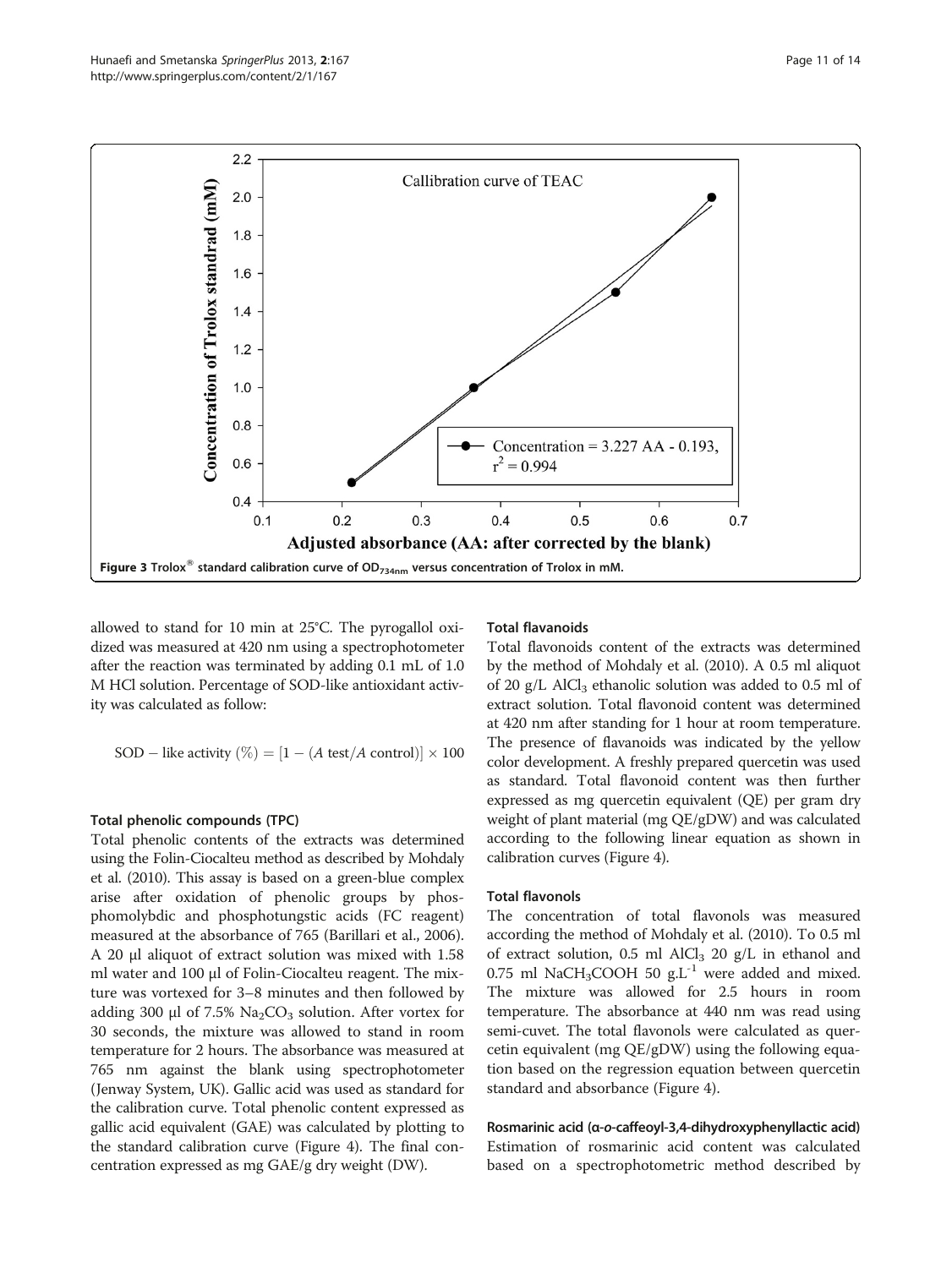<span id="page-11-0"></span>

Kiong et al. ([2008](#page-12-0)). Briefly, an aliquot of 1 ml of IOSC extract was diluted by the addition of 3 ml of 70% (v/v) methanol and then exactly 1 ml was transferred into semi-cuvet for measurement using spectrophotometer. The production of rosmarinic acid was determined spectrophotometrically at 333 nm ( $\varepsilon = 19,000$  L/mol/cm). The RA content was calculated and then later expressed as mg/g DW.

#### Phenolic acids (reverse-phase HPLC-DAD) analysis

In brief, all elicitation and tea fermentation samples were harvested, weighed and immersed in liquid nitrogen to prevent phenolic compounds volatilization and then were freeze-dried. The lyophilized samples were grounded by flint mill (Retsch GmBH, Haan, Germany) (13416 x  $g$ , 5 min) to a fine powder. The powder samples were weighed of 20 mg accurately and extracted within 15 minutes using 750 μl 70% methanol in HPLC water (v/v, pH 4.0) in an ultrasonic water bath on ice. Samples were centrifuged for 5 minutes at 13000 x g. The supernatants were collected and the pellets were re-extracted twice with 500 μl 70% methanol in HPLC water (v/v, pH 4.0). As an internal standard, cinnamic acid with the volume of 40 μl of 3 mM (diluted in 70% methanol in HPLC water (v/v, pH 4)) was added to the first extraction step. The combined supernatants from each sample were kept in a rotary evaporator (SPD 111V Speed Vac. Concentrator, Thermo Scientific, USA; CVC 3000V, Vacuubrand GmbH, Wertheim, Germany) at 25°C under vacuum to remove the solvent completely. Residues were re-dissolved in 1 ml 40% acetonitrile in HPLC water (v/v). The samples were filtered using 0.22 μm cellulose acetate filters (Corning<sup>®</sup> Costar<sup>®</sup> Spin-X<sup>®</sup> Plastic Centrifuge Tube Filters, Product-catalogue number: CLS8161 and Lot No.: 25410004, Sigma-Aldrich Chemie GmBH, Steinheim, Germany) and were then analyzed with HPLC.

The separation of phenolic compounds was performed on HPLC (UltiMate SR-3000, Dionex, Idstein, Germany), equipped with LPG-3400SD pump, WPS-3000SL automated sample injector, AcclaimPA C16-column (3 μm, 2.1 x 150 mm, Dionex) and DAD-3000 diode array detector (Dionex) and software Chromeleon 6.8. The column was operated at a temperature of 35°C. The mobile phase consisted of 0.1% phosphoric acid in HPLC water (eluent A) and of 40% acetonitrile in HPLC water  $(v/v,$ eluent B). A multistep gradient was used for all separations with an initial injection volume of 40 μl and a flow rate of 0.4 ml/min. The multistep gradient was used as follows: 0–1 min: 0.5% B; 1–10 min: 0.5–40% B; 10–12 min: 40% B; 12–18 min: 40–80% B; 18–20 min: 80% B; 20–24 min: 80–99% B; 24–30 min: 99–100% B; 30–34 min: 100–0.5% B; 34–39 min: 0.5% B. Simultaneous monitoring was performed at 254, 290, and 330 nm. Diode array detection was used for the identification of the compounds. Retention times and UV/visible absorption spectra of the peaks were compared with those of the authentic standards. Phenolic acids concentration was calculated using the internal standard peak area as a reference.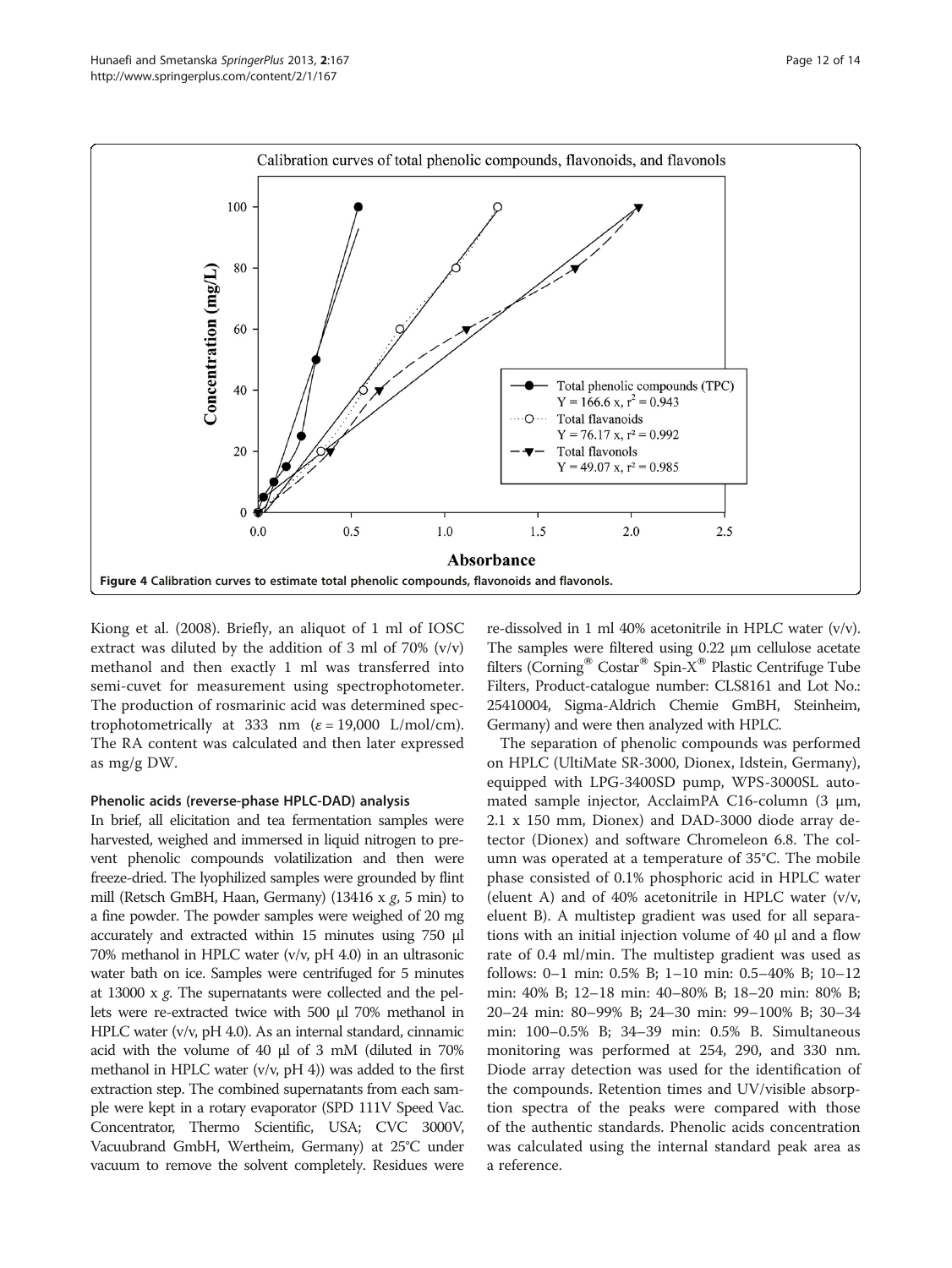#### <span id="page-12-0"></span>Statistical Analysis

Experimental results concerning this study were reported as means ± standard deviation (S.D.). Data were subjected to analysis of variance (ANOVA) with p-values < 0.05 using SPSS version 17.0 (SPSS Inc. Chicago, IL, USA).

#### Abbreviations

IOSC: In vitro sprout culture of Orthosiphon aristatus; UFT: Unfermented tea; PFT: Partial-fermented tea; FFT: Full-fermented tea.

#### Competing interests

The authors declare no competing financial interests.

#### Authors' contributions

DH and IS developed the concept. DH analyzed the data and drafted the manuscript. All authors read and approved the final manuscript.

#### Acknowledgements

Financial supports of this project from the Institute of Food Technology and Food Chemistry, TU Berlin, Germany is gratefully acknowledged. The authors thank Tan Nie Lee and Alexandra Wendt for their technical assistances during preliminary research, Dr. Heidi Riedel and Anja Kastell for their assistances in HPLC analysis. The authors thank Dr. Divine N. Akumo for his assistance in Statistical Analysis. The authors give many thanks to other colleagues from TU Berlin, Germany for the technical assistance. The authors also thank I.H. Anna from The University of Queensland, Australia for linguistic-helping and proof reading the manuscript.

#### Author details

<sup>1</sup>Department of Methods in Food Biotechnology, Institute of Food Technology and Food Chemistry, Berlin University of Technology, Königin-Luise Str. 22, Berlin 14195, Germany. <sup>2</sup>Department of Food Science and Technology, Bogor Agricultural University, Bogor, Indonesia. <sup>3</sup>Department of Plant Food Processing, University of Applied Science Weihenstephan-Triesdorf, Steingruber Str. 2, Weidenbach 91746, Germany.

#### Received: 13 December 2012 Accepted: 4 April 2013 Published: 16 April 2013

#### References

- Ahamed MBK, Aisha AFA, Nassar ZD, Siddiqui JM, Ismail Z, Omari SMS et al (2011) Cat's whiskers tea (Orthosiphon stamineus) extract inhibits growth of colon tumor in nude mice and angiogenesis in endothelial cells via suppressing VEGFR phosphorylation. Nutr Cancer 64(1):89–99. doi:[10.1080/](http://dx.doi.org/10.1080/01635581.2012.630160) [01635581.2012.630160](http://dx.doi.org/10.1080/01635581.2012.630160)
- Akowuah GA, Ismail Z, Norhayati I, Sadikun A (2005) The effects of different extraction solvents of varying polarities on polyphenols of Orthosiphon stamineus and evaluation of the free radical-scavenging activity. Food Chem 93(2):311–317. doi[:10.1016/j.foodchem.2004.09.028](http://dx.doi.org/10.1016/j.foodchem.2004.09.028)
- Ariffin F, Heong Chew S, Bhupinder K, Karim AA, Huda N (2011) Antioxidant capacity and phenolic composition of fermented Centella asiatica herbal teas. J Sci Food Agri 91(15):2731–2739. doi:[10.1002/jsfa.4454](http://dx.doi.org/10.1002/jsfa.4454)
- Azeredo HMC (2009) Betalains: properties, sources, applications, and stability a review. Int J Food Sci Technol 44(12):2365–2376. doi:[10.1111/j.1365-](http://dx.doi.org/10.1111/j.1365-2621.2007.01668.x) [2621.2007.01668.x](http://dx.doi.org/10.1111/j.1365-2621.2007.01668.x)
- Barillari J, Cervellati R, Costa S, Guerra MC, Speroni E, Utan A et al (2006) Antioxidant and choleretic properties of Raphanus sativus L. sprout (Kaiware Daikon) Extract. J Agri Food Chem 54(26):9773–9778. doi[:10.1021/jf061838u](http://dx.doi.org/10.1021/jf061838u)
- Cai Z (2012) Effects elicitors on secondary metabolism of plant suspension cultures of Vitis vinifera and Malus domestica and their exudates. PhD, Berlin University of Technolog, Berlin
- Debnath T, Park P-J, Deb Nath NC, Samad NB, Park HW, Lim BO (2011) Antioxidant activity of Gardenia jasminoides Ellis fruit extracts. Food Chem 128(3):697–703. doi:[10.1016/j.foodchem.2011.03.090](http://dx.doi.org/10.1016/j.foodchem.2011.03.090)
- Fadhlina A (2008) The effects of temperature and fermentation time on selected chemical composition, antioxidant and quality of cat whiskers (Orthosiphon stamineus) tea. University Sains Malaysia, Georgetown, Pulau Penang, Malaysia
- Fernandez-Orozco R, Frias J, Muñoz R, Zielinski H, Piskula MK, Kozlowska H et al (2007) Fermentation as a bio-process to obtain functional soybean flours. J Agri Food Chem 55(22):8972–8979. doi[:10.1021/jf071823b](http://dx.doi.org/10.1021/jf071823b)
- Fletcher RS, Slimmon T, McAuley CY, Kott LS (2005) Heat stress reduces the accumulation of rosmarinic acid and the total antioxidant capacity in spearmint (Mentha spicata L). J Sci Food Agri 85(14):2429–2436. doi[:10.1002/jsfa.2270](http://dx.doi.org/10.1002/jsfa.2270)
- Georgiev V, Weber J, Kneschke E-M, Denev P, Bley T, Pavlov A (2010) Antioxidant activity and phenolic content of betalain extracts from intact plants and hairy root cultures of the red beet root Beta vulgaris cv. Detroit Dark Red. Plant Foods Human Nutr 65(2):105–111. doi:[10.1007/s11130-010-0156-6](http://dx.doi.org/10.1007/s11130-010-0156-6)
- Heong CS, Bhupinder K, Huda N, Karim AA, Fazilan A (2011) Effect of fermentation on the composition of Centella asiatica teas. American Journal of Food Technology 6(7):581–593. doi[:10.3923/ajft.2011.581.593](http://dx.doi.org/10.3923/ajft.2011.581.593)
- Ho C-H, Noryati I, Sulaiman S-F, Rosma A (2010) In vitro antibacterial and antioxidant activities of Orthosiphon stamineus Benth. extracts against food-borne bacteria. Food Chem 122(4):1168–1172. doi[:http://dx.doi.org/10.1016/j.foodchem.2010.03.110](http://dx.doi.org/10.1016/j.foodchem.2010.03.110)
- Ignacimuthu S, Elangomathavan R, Prakash S, Kathiravan K, Seshadri S (2003) High frequency in vitro propagation of kidney tea plant. Plant Cell, Tissue Organ Culture 72(1):83–86. doi[:10.1023/a:1021278008599](http://dx.doi.org/10.1023/a:1021278008599)
- Kim HK, Oh S-R, Lee H-K, Huh H (2001) Benzothiadiazole enhances the elicitation of rosmarinic acid production in a suspension culture of Agastache rugosa O. Kuntze. Biotechnol Lett 23(1):55–60
- Kim Y, Goodner KL, Park J-D, Choi J, Talcott ST (2011) Changes in antioxidant phytochemicals and volatile composition of Camellia sinensis by oxidation during tea fermentation. Food Chem 129(4):1331–1342. doi:[10.1016/j.](http://dx.doi.org/10.1016/j.foodchem.2011.05.012) [foodchem.2011.05.012](http://dx.doi.org/10.1016/j.foodchem.2011.05.012)
- Kiong ALP, Lai AG, Hussein S, Harun AR (2008) Physiological responses of Orthosiphon stamineus plantles to gamma irradiation. Am-Eur J Sustainable Agri 2(2):135–149
- Kuo P-C, Lai Y-Y, Chen Y-J, Yang W-H, Tzen JTC (2011) Changes in volatile compounds upon aging and drying in oolong tea production. J Science Food Agri 91(2):293–301. doi[:10.1002/jsfa.4184](http://dx.doi.org/10.1002/jsfa.4184)
- Lien EJ, Ren S, Bui H-H, Wang R (1999) Quantitative structure-activity relationship analysis of phenolic antioxidants. Free Radical Bio Med 26(3–4):285–294. doi[:10.1016/s0891-5849\(98\)00190-7](http://dx.doi.org/10.1016/s0891-5849(98)00190-7)
- Mewis I, Smetanska I, Müller C, Ulrichs C (2011) Specific poly-phenolic compounds in cell culture of Vitis vinifera L. cv. Gamay Fréaux. App Biochem Biotechnol 164(2):148–161. doi[:10.1007/s12010-010-9122-x](http://dx.doi.org/10.1007/s12010-010-9122-x)
- Mizukami H, Ogawa T, Ohashi H, Ellis BE (1992) Induction of rosmarinic acid biosynthesis in Lithospermum erythrorhizon cell suspension cultures by yeast extract. Plant Cell Rep 11(9):480–483. doi:[10.1007/bf00232695](http://dx.doi.org/10.1007/bf00232695)
- Mohdaly AA, Sarhan MA, Smetanska I, Mahmoud A (2010) Antioxidant properties of various solvent extracts of potato peel, sugar beet pulp and sesame cake. J Sci Food Agri 90(2):218–226
- Nshimiyimana DS, He Q (2010) Radical scavenging capacity of Rwandan CTC tea polyphenols extracted using microwave assisted extraction. Pakistan J Nutr 9 (6):589–593
- Ogata A, Tsuruga A, Matsuno M, Mizukami H (2004) Elicitor-induced rosmarinic acid biosynthesis in Lithospermum erythrorhizon cell suspension cultures: Activities of rosmarinic acid synthase and the final two cytochrome P450 catalyzed hydroxylations. Plant Biotechnol 21(5):393–396
- Park SU, Uddin MR, Xu H, Kim YK, Lee SY (2008) Biotechnological applications for rosmarinic acid production in plant. Af J Biotechnol 7(25):4959–4965
- Petersen M, Simmonds MSJ (2003) Rosmarinic acid. Phytochem 62(2):121–125. doi[:http://dx.doi.org/10.1016/S0031-9422\(02\)00513-7](http://dx.doi.org/10.1016/S0031-9422(02)00513-7)
- Re R, Pellegrini N, Proteggente A, Pannala A, Yang M, Rice-Evans C (1999) Antioxidant activity applying an improved ABTS radical cation decolorization assay. Free Radical Biol Med 26(9–10):1231–1237, http://dx.doi.org/[10.1016/](http://dx.doi.org/10.1016/S0891-5849(98)00315-3) [S0891-5849\(98\)00315-3](http://dx.doi.org/10.1016/S0891-5849(98)00315-3)
- Satoh E, Tohyama N, Nishimura M (2005) Comparison of the antioxidant activity of roasted tea with green, oolong, and black teas. Int J Food Sci Nutr 56 (8):551–559. doi:[10.1080/09637480500398835](http://dx.doi.org/10.1080/09637480500398835)
- Shevchenko Y, Smetanska I, Wendt A (2010) Sprout culture of Stevia rebaudiana Bertoni. In: Geuns J (ed) Stevia science, no fiction. Euprint, Heverlee, Belgium
- Shoji T (2007) Polyphenols as natural food pigments changes during food processing. Am J Food Technol 2(7):570–581
- Soobrattee MA, Neergheen VS, Luximon-Ramma A, Aruoma OI, Bahorun T (2005) Phenolics as potential antioxidant therapeutic agents: Mechanism and actions. Mutat Res-Fund Mol Mech Mutagen 579(1–2):200–213, http://dx.doi.org/10.1016/j.mrfmmm.2005.03.023
- Sumaryono W, Proksch P, Hartmann T, Nimtz M, Wray V (1991a) Induction of rosmarinic acid accumulation in cell suspension cultures of Orthosiphon